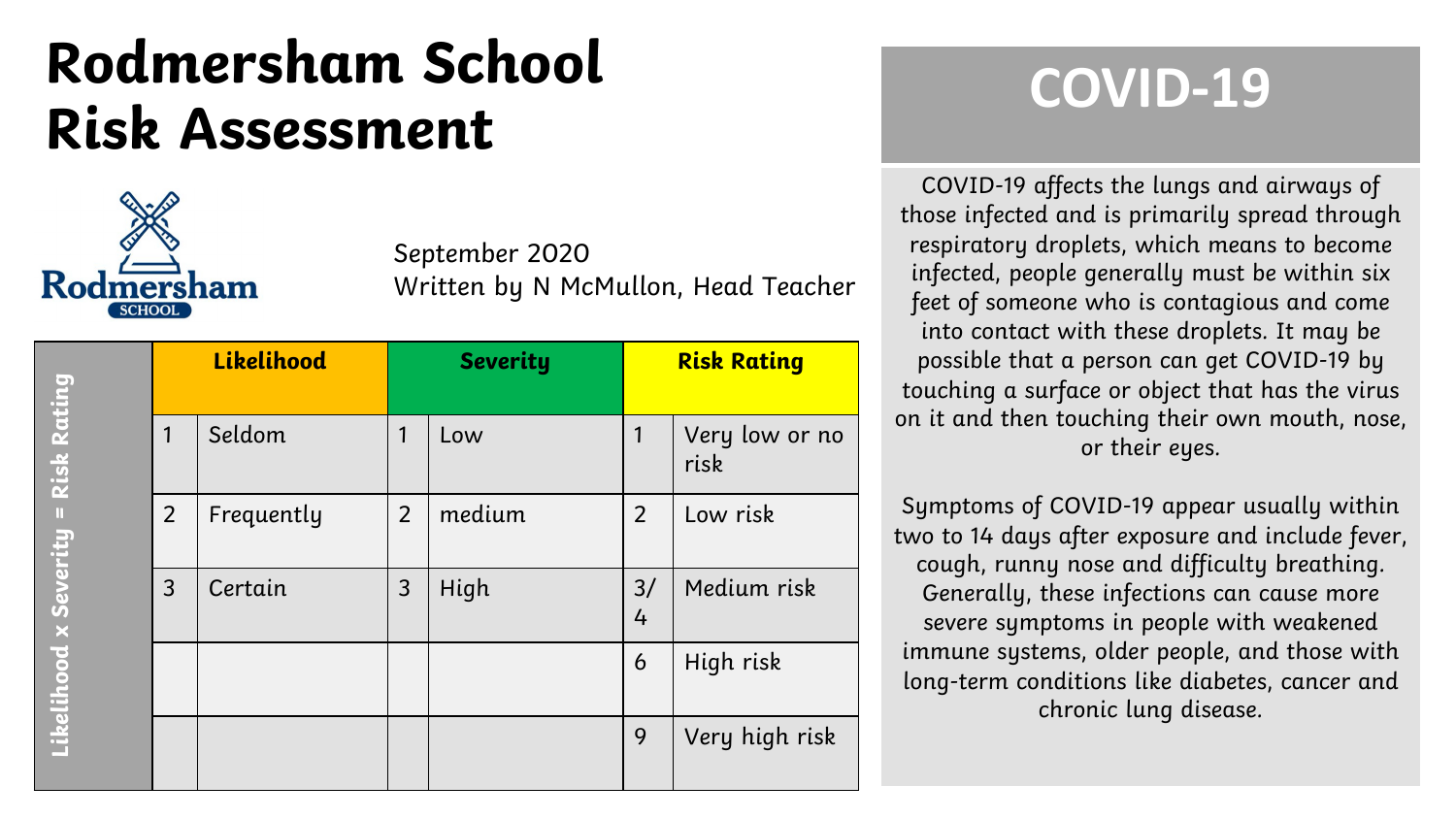| <b>Activity or Task</b><br><b>Being Assessed.</b>     | Hazard<br>(something with<br>the potential to<br>cause harm)<br>What could go<br>wrong? | Who may<br>be<br>harmed? | فسا | <b>SC</b> | <b>R/R</b> | What is done now, that helps control the risk?<br><b>R/R</b>                                                                                                                                                                                                                                                                                                                                                                                                                                                                                                                                                                                                                                                                                                                                                                                                                                                                                                                                                                                                                                                                                                                                                                                                                                                                                                                                                                                                                                                                                                                                                                                                                                                                                                                                                                                                                                                                                                                                                                                                                                                                                                                                                 |                | What extra controls need to be put in place?                                                                                                                                                                                                                                                                                                                                                                                                                                                                                                                                                                                                                                                                                                                                                                                                                                                                                                                                                                        | By when? | whom?<br>Гg |
|-------------------------------------------------------|-----------------------------------------------------------------------------------------|--------------------------|-----|-----------|------------|--------------------------------------------------------------------------------------------------------------------------------------------------------------------------------------------------------------------------------------------------------------------------------------------------------------------------------------------------------------------------------------------------------------------------------------------------------------------------------------------------------------------------------------------------------------------------------------------------------------------------------------------------------------------------------------------------------------------------------------------------------------------------------------------------------------------------------------------------------------------------------------------------------------------------------------------------------------------------------------------------------------------------------------------------------------------------------------------------------------------------------------------------------------------------------------------------------------------------------------------------------------------------------------------------------------------------------------------------------------------------------------------------------------------------------------------------------------------------------------------------------------------------------------------------------------------------------------------------------------------------------------------------------------------------------------------------------------------------------------------------------------------------------------------------------------------------------------------------------------------------------------------------------------------------------------------------------------------------------------------------------------------------------------------------------------------------------------------------------------------------------------------------------------------------------------------------------------|----------------|---------------------------------------------------------------------------------------------------------------------------------------------------------------------------------------------------------------------------------------------------------------------------------------------------------------------------------------------------------------------------------------------------------------------------------------------------------------------------------------------------------------------------------------------------------------------------------------------------------------------------------------------------------------------------------------------------------------------------------------------------------------------------------------------------------------------------------------------------------------------------------------------------------------------------------------------------------------------------------------------------------------------|----------|-------------|
| Potential Exposure to<br>Covid $-19$<br>(Coronavirus) | Transmission to all All<br>users of the building                                        |                          |     | 3         | ß          | Preventions<br>Enhanced hand cleaning more often than usual:<br>Wash your hands with soap and water often - use hand sanitiser<br>gel if soap and water are not available.<br>• Face coverings to be used with any staff to parent consultations and during first<br>aid interactions<br>Ensure that children promote good respiratory hygiene by promoting the 'catch it,<br>bin it, kill it'<br>• Children to be encouraged to cover their mouth and nose with a tissue or your<br>sleeve (not your hands) when they cough or sneeze.<br>Enhanced cleaning to take place frequently<br>Try to avoid close contact with people and follow social distancing guidelines as<br>much as possible<br>Minimise contact with those that are unwell or are feeling unwell or reporting<br>they are unwell<br>Staffroom has been removed to enable social distancing to take place ; facilities for<br>tea and coffee have been established in one area for bubble one and another for<br>bubble two.<br>Responding to an infection<br>• Test kits in school will be used if a child is displaying symptoms<br>Engage in Track and Trace<br>Children must self isolate if they have been in contact with someone who tests<br>positive for COVID or if somebody develops symptoms of Covid within their<br>household<br>Anyone, who displayed symptoms of Covid, including staff should get a test which<br>can be booked online through the NHS website or ordered by telephone on 119.<br>• If someone test positive they should follow the quidance for households with<br>confirmed COVID infection and must continue to self isolate for 10 days from<br>onset of the symptoms and return to school only if they do not have symptoms<br>other than a cough or loss of smell or taste. This is because a cough or insomnia<br>can last for several weeks once the infection is gone however if they still have a<br>high temperature and should continue to self isolate.<br>If schools have two or more confirmed cases within 14 days and arising sickness<br>we are covered may be suspected is potentially an outbreak and we work with the<br>local health protection team who will advise us what to do. | $\overline{2}$ | Handgel stations have been placed around the school<br>for children to use at different entrances and exits<br>Cleaning supplies have been purchased to include<br>items such as bleach and disinfectant wipes<br>A new member of staff has been employed to clean<br>the school so that a more enhanced clean can take<br>place.<br>Dettol wipes are available and the children will be<br>shown how to use them to clean their desks regularly<br>Toilets will be cleaned after break and lunch as well<br>as after school with bleach<br>More tissues have been ordered and are placed in the<br>disabled toilet<br>PPE has been ordered and placed in the disabled<br>toilet. Every class and the MDMS all have their own<br>PPE resources.<br>Parents have been informed that they are not allowed<br>on site and what arrangements are in place if they<br>need to contact us.<br>Let parents know we will be testing their child before<br>we do so; engage activity in the track track and trace<br>scheme. | 1/9      | <b>NMC</b>  |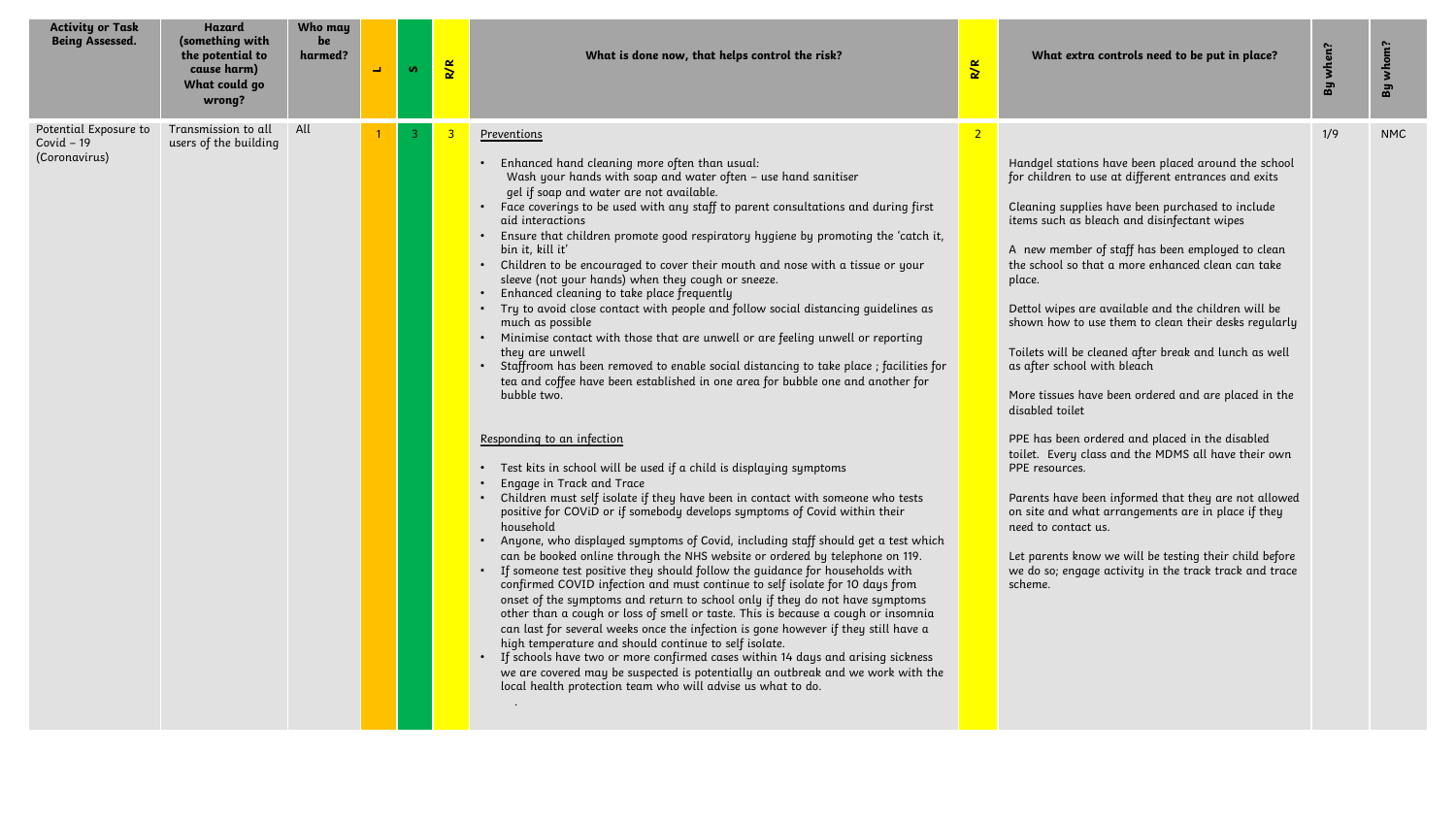| <b>Activity or Task</b><br><b>Being Assessed.</b>                                              | Hazard<br>(something<br>with the<br>potential to<br>cause harm)<br><b>What could</b><br>qo wrong? | Who may be<br>harmed?      | $\mathbf{r}$   | <b>SV</b>      | <b>R/R</b>     | What is done now, that helps control the risk?                                                                                                                                                                                                                                                                                                                                                                                                                                                                                                                                                                                                                 | <b>R/R</b>     | What extra controls need to be put in place?                                                                                      | By when? | whom?<br>By              |
|------------------------------------------------------------------------------------------------|---------------------------------------------------------------------------------------------------|----------------------------|----------------|----------------|----------------|----------------------------------------------------------------------------------------------------------------------------------------------------------------------------------------------------------------------------------------------------------------------------------------------------------------------------------------------------------------------------------------------------------------------------------------------------------------------------------------------------------------------------------------------------------------------------------------------------------------------------------------------------------------|----------------|-----------------------------------------------------------------------------------------------------------------------------------|----------|--------------------------|
| Those that are<br>shielding, clinically<br>extremely vulnerable<br>or clinically<br>vulnerable | Spreading the<br>virus to those<br>that are most<br>vulnerable,                                   | Those in that<br>catergory |                | $\overline{3}$ | $\overline{3}$ | • Those within this group are allowed to come back to school following the release of<br>lockdown measures.<br>• People within these groups should follow national quidelines in regards to<br>handwashing and social distancing.<br>• Other staff members should be informed of anyone that come into these groups so<br>that they can support them<br>• A screen has been purchased for the office to ensure SC is able to work safely.                                                                                                                                                                                                                      |                | Monitor NHS quidelines for people within those<br>categories to ensure that the school follow the most<br>up to date information. | 1/9      | <b>NMc</b>               |
| First Aid                                                                                      | Personal<br>Protection<br>Equipment for<br>First Aid First<br>Responders                          | staff                      |                | -3             | 3              | • Staff will use PPE when either working with a first aid issue or a toileting issue<br>with the younger children<br>• Staff must also carry handgel with them and use this before and after dealing with<br>the situation<br>First aid form to be completed online by the office so that parents are aware of nay<br>injuries as they are no longer allowed on site to sign the form.<br>All children's emergency bags to be placed inside plastic boxes                                                                                                                                                                                                      | $\overline{2}$ | Discuss with the office that virtual first aid form to<br>complete                                                                | 1/9      | <b>NMC</b><br><b>APC</b> |
| Staff and Pupils<br>arriving at School                                                         | Potential to<br>spread the virus                                                                  | All                        | 3 <sup>7</sup> | -2.            | $6-1$          | Year R will arrive at the Orchard gate @ 8:40, Year 1 @ the Orchard gate at 8:40,<br>Year 2/3 on the side gate @ 8:40, Year 4/5 through the back door @8:40 and Year 6<br>to go through the side gate leading onto the car park @8:40. Drop and go would<br>continue to take place.<br>• At the end of the day the children will leave at 3:30 through their allocated exit.<br>Year R are leaving at 3:15<br>Parents are not allowed on site at any time.<br>Children will wash their hands before entering the classroom, this can be done via<br>the toilet block or the wall mounted hand sanitisers.<br>• Children will follow excellent hygiene routines | $2^{\circ}$    | Share the handwashing routines with the children                                                                                  | 1/9      | <b>NMC</b><br>APC        |
| Pupils attending<br>wrap around care                                                           | Pupil passing on<br>the virus to<br>each others                                                   | All adults and<br>children | $2^{\circ}$    | $\overline{3}$ | $6 -$          | Children in bubble one will go to breakfast club with Mrs Dodd, children in bubble<br>two will go to breakfast club with Miss Rains.<br>Children will sanitise their hands on entry to the hall - each will be allocated a<br>space at either end of the hall.<br>• They will sanitise their hands on exit from the hall and will go to their classrooms.<br>• In After Care Club one bubble will be with Miss Williams, the staffroom space and<br>the other bubble will be with Mrs Potter in the cloakroom space                                                                                                                                            |                | Parents to be informed of the routines for dropping<br>their children at Breakfast Club and picking them up                       | 1/9      | <b>NMC</b>               |
| Homework, including<br>reading                                                                 | Passing the<br>virus through<br>paperwork                                                         | All                        | $\overline{2}$ |                |                | All homework will provided online, this will either be through Purple Mash,<br>Education City or through Dojo<br>Reading books will go home and stay at home with the children for the week;<br>returning them on Friday to be quarantined and sent back out again on Monday.<br>Therefore children will also need a book in school too to enable children to read a<br>suitable book in school.                                                                                                                                                                                                                                                               |                | Purchase subscriptions<br>Audit who has access to online facilities                                                               | 1/9      | <b>NMC</b>               |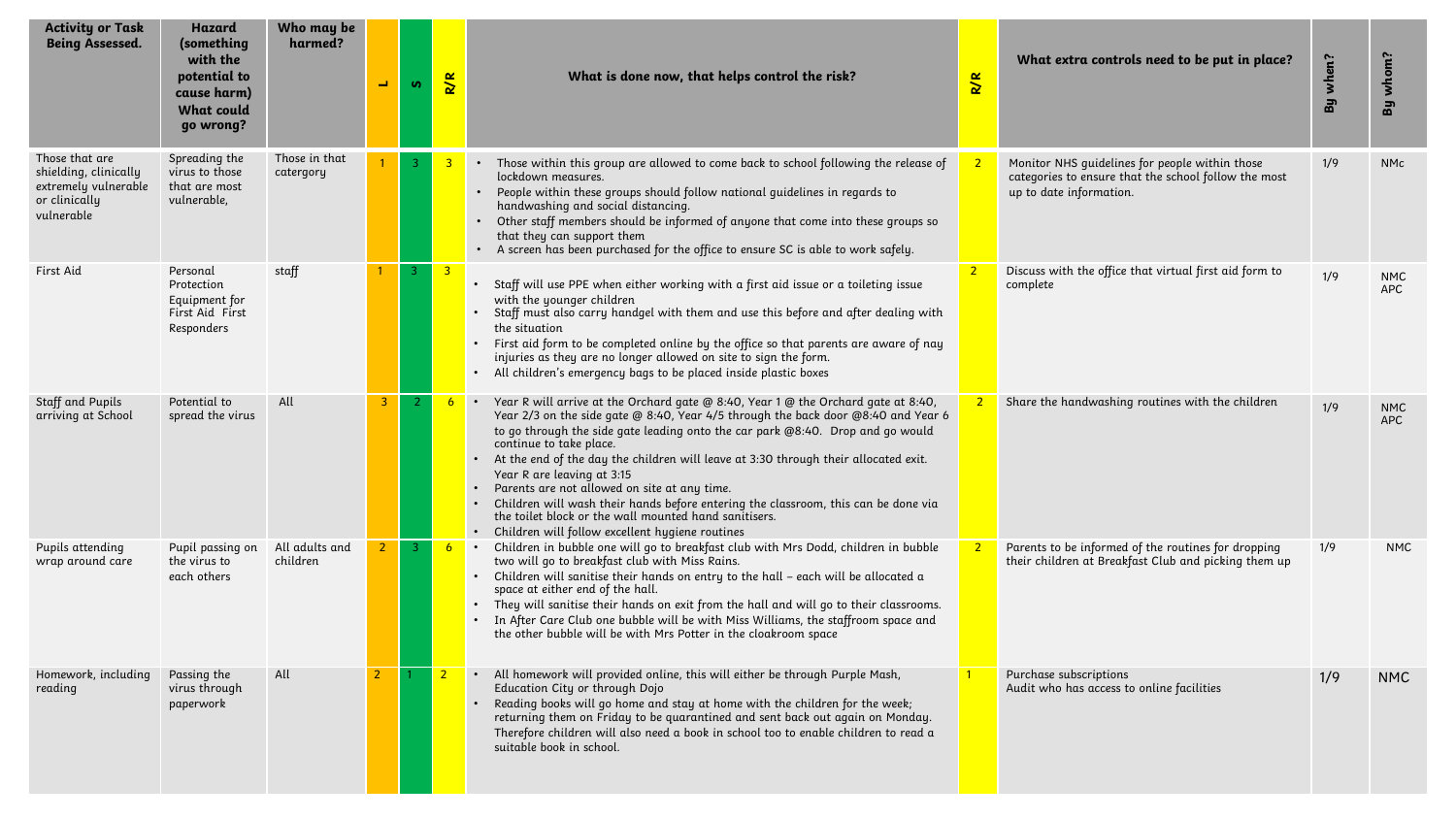| <b>Activity or Task</b><br><b>Being Assessed.</b> | Hazard<br>(something<br>with the<br>potential to<br>cause harm)<br><b>What could</b><br>go wrong | Who may be<br>harmed?      | $\overline{\phantom{a}}$ | <b>SV</b>      | <b>R/R</b>     | What is done now, that helps control the risk?                                                                                                                                                                                                                                                                                                                                                                      | <b>R/R</b>     | What extra controls need to be put in place?                                                                                                                                                           | By when? | whom?<br>Вy |
|---------------------------------------------------|--------------------------------------------------------------------------------------------------|----------------------------|--------------------------|----------------|----------------|---------------------------------------------------------------------------------------------------------------------------------------------------------------------------------------------------------------------------------------------------------------------------------------------------------------------------------------------------------------------------------------------------------------------|----------------|--------------------------------------------------------------------------------------------------------------------------------------------------------------------------------------------------------|----------|-------------|
| Visitors to school                                | Passing on the<br>virus                                                                          | All adults and<br>children |                          |                |                | All visitors to remain outside of the building unless their entry is essential.<br>External visitors to be limited where possible.<br>Parents will need to make appointments to ensure that a suitable room is<br>booked for a meeting<br>Private music teachers will sign in and use the library; they will be<br>reminded of social distancing requirements.                                                      | $\overline{3}$ | External visitors must report to the office and be<br>reminded of social distancing procedures.<br>They will sign in using the E reception software to<br>enable track and trace to happen if need be. | 1/9      | All         |
| Pupils behaviour                                  | Behaviour<br>Management                                                                          | Pupils                     |                          |                | 2 <sup>2</sup> | Parents to collect pupils who are not obeying rules to ensure safety of<br>others.                                                                                                                                                                                                                                                                                                                                  |                | Parents to agree that they will collect children not<br>adhering to safety measures.                                                                                                                   | 1/9      | <b>NMC</b>  |
| Increase in pupil<br>attendance                   | Increase the<br>potential of<br>spreading the<br>virus                                           | All adults and<br>children | 2 <sup>1</sup>           | $\overline{2}$ | 4              | Bubble 1 will go to the break at 10:15 and Lunch at 12:00<br>Bubble 2 will go to break at 10:35 and lunch then at 12:30<br>· Staff will be on a rota for playtime supervision<br>Lunchtimes will be covered by the dinner staff<br>• After bubble 1 the room will be surface cleaned ready for bubble 2<br>Staff will eat in their classrooms; staff may mix providing they follow social<br>distancing directives. | $\overline{2}$ | Share the rota with the staff, keep staff in class groups<br>to minimise risk of transmission                                                                                                          | 1/9      | <b>NMC</b>  |
| Cleaning at the end<br>of the day                 | Potential Spread All Staff pupils<br>of virus                                                    |                            |                          | -3.            | 3 <sup>1</sup> | • All rooms used to be cleaned thoroughly at the end of the day. Equipment<br>will be provided for this.<br>Bins will be emptied, door knobs wiped, desks wiped and the classrooms<br>sprayed with antibac. Toilets will be bleached.                                                                                                                                                                               | $\overline{2}$ | Cleaning equipment to be purchased                                                                                                                                                                     | 1/9      | <b>NMC</b>  |
| Mental Health issues<br>for Staff                 | Adverse effect<br>on the Mental<br>Health and<br>wellbeing of<br>Staff                           | All Staff pupils           |                          |                |                | Staff to be aware they are vulnerable and to seek out a 'buddy' they can<br>offload to if necessary. Keep Talking to each other.<br>Staff to be aware that we all react in different ways to anxiety and stress<br>and that some anxieties may exhibit themselves in different ways for<br>different people.                                                                                                        | $\overline{2}$ | Staff counselling Staff Care package to be shared<br>Staff encouraged to share their concerns with a<br>colleague or the HT                                                                            | 1/9      | <b>NMC</b>  |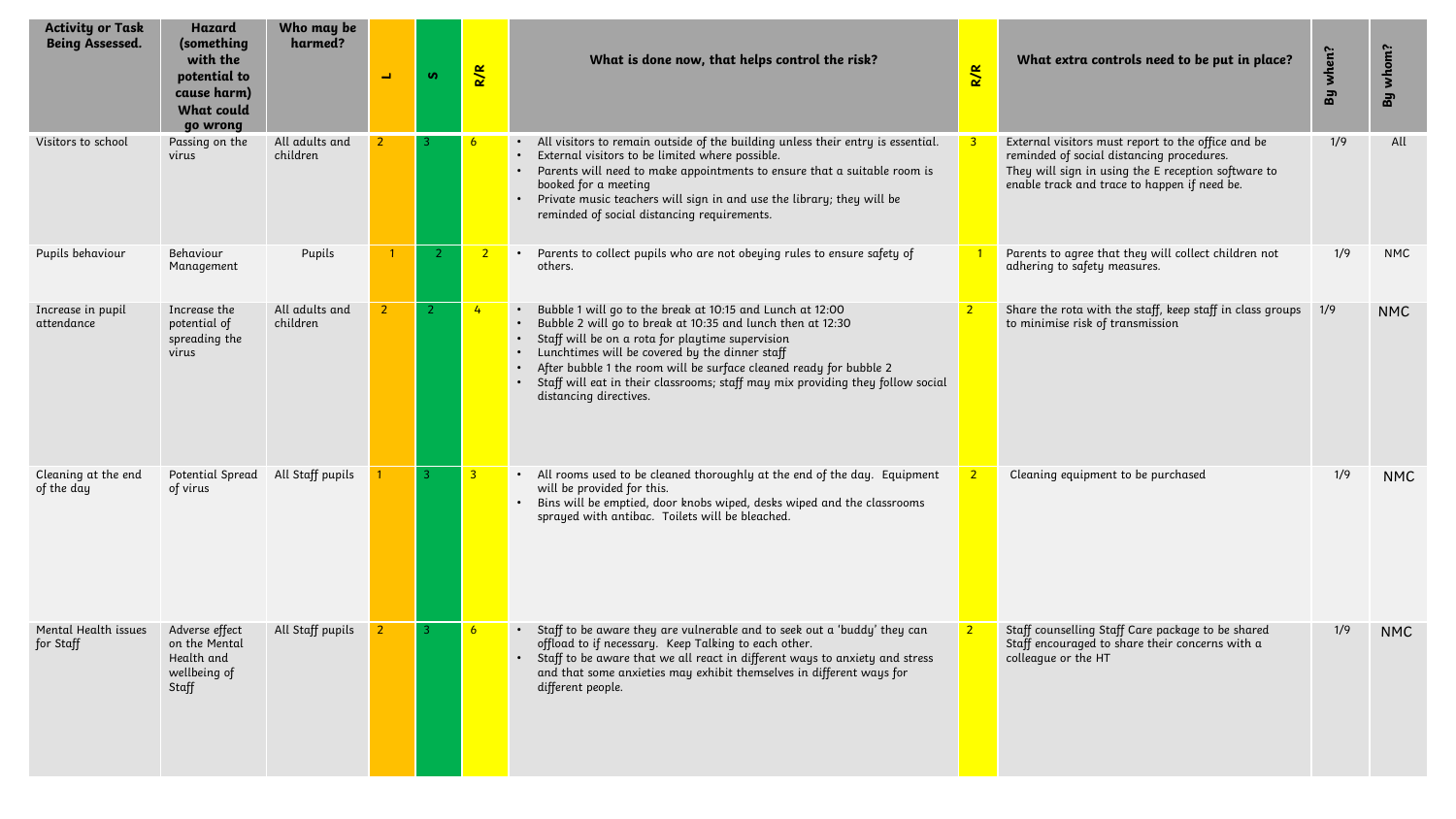| <b>Activity or</b><br>Task<br><b>Being</b><br>Assessed.                          | <b>Hazard</b><br>(something with the<br>potential to cause<br>harm)<br>What could go<br>wrong?                                                          | Who<br>may be<br>harmed?      | $\overline{\phantom{0}}$ | <b>S</b>       | R/R             | What is done now, that helps control the risk?                                                                                                                                                                                                                                                                                                                                                                                                                                                                                                                                                                | R/R            | What extra controls need to be put<br>in place?                                     | when?<br>By | whom?<br>By             |
|----------------------------------------------------------------------------------|---------------------------------------------------------------------------------------------------------------------------------------------------------|-------------------------------|--------------------------|----------------|-----------------|---------------------------------------------------------------------------------------------------------------------------------------------------------------------------------------------------------------------------------------------------------------------------------------------------------------------------------------------------------------------------------------------------------------------------------------------------------------------------------------------------------------------------------------------------------------------------------------------------------------|----------------|-------------------------------------------------------------------------------------|-------------|-------------------------|
| Mental Health<br>issues for pupils                                               | Adverse effect on the Mental<br>Health and wellbeing of<br>pupils                                                                                       |                               | 2                        |                |                 | It is likely we will see children exhibiting a range of<br>behaviour and anxieties. Please use CPOMS to report these so<br>that we can intervene and offer support where it may be<br>needed.                                                                                                                                                                                                                                                                                                                                                                                                                 |                | A range of counselling services to be engaged for<br>individual pupils where needed | 1/9         | <b>NMC</b><br><b>JF</b> |
| Lack of staff                                                                    | School closure due to a<br>member or members of staff<br>being infected with the virus<br>and not enough staff to<br>ensure the safety of the<br>pupils | All adults<br>and<br>children |                          |                | $6\overline{6}$ | Contact all parents, close school directly<br>Staff member to self isolate and remain away from school.<br>Staff member to be tested for COVID<br>Supply staff to be used in an emergency                                                                                                                                                                                                                                                                                                                                                                                                                     | $\overline{3}$ |                                                                                     | 1/9         | All                     |
| Emergency<br>Procedure<br>Management                                             | Management of staff, pupils<br>and visitors during an<br>emergency (i.e fire<br>evacuation)                                                             | All Staff<br>pupils           | 2 <sup>1</sup>           | -3.            | $6\overline{6}$ | Bubble 1 will meet on the Muga<br>Bubble 2 on the bottom playground                                                                                                                                                                                                                                                                                                                                                                                                                                                                                                                                           | $\overline{2}$ | Register from Arbor to be printed daily with<br>attendees on it                     | 1/9         | <b>NMC</b>              |
| Management of<br>Parents                                                         | Parents fail to follow social<br>distancing rules when<br>within school<br>building/grounds and risk<br>spreading the virus                             | All Staff<br>pupils           |                          |                | $\overline{6}$  | Parents will not be admitted to the school grounds. Parents<br>will drop pupils at school gate.<br>Parents may contact staff members via Dojo or email or<br>phone the office                                                                                                                                                                                                                                                                                                                                                                                                                                 | $\overline{2}$ | Inform the parents                                                                  | 1/9         | <b>NMC</b>              |
| Children will<br>transmit infection<br>to the home<br>environment from<br>school | Family members including<br>those who are vulnerable<br>contracting the virus                                                                           | All                           | $\overline{2}$           | $\overline{2}$ | 4               | Children will also wash their hands before leaving school at<br>the end of the day.<br>Children should bring their own named water bottle which<br>needs to be sent home and cleaned each night. Only the<br>child's whose name is on the bottle should handle the bottle,<br>including collecting and filling it in school.<br>Used tissues to be placed by the child in a lined and covered<br>bin.<br>Children will not be permitted to bring personnel items into<br>school<br>Children will have a plastic folder to take home books; one<br>reading book will stay in school to reduce the transmission |                | New pedal bins<br>Inform children                                                   | 1/9         | All                     |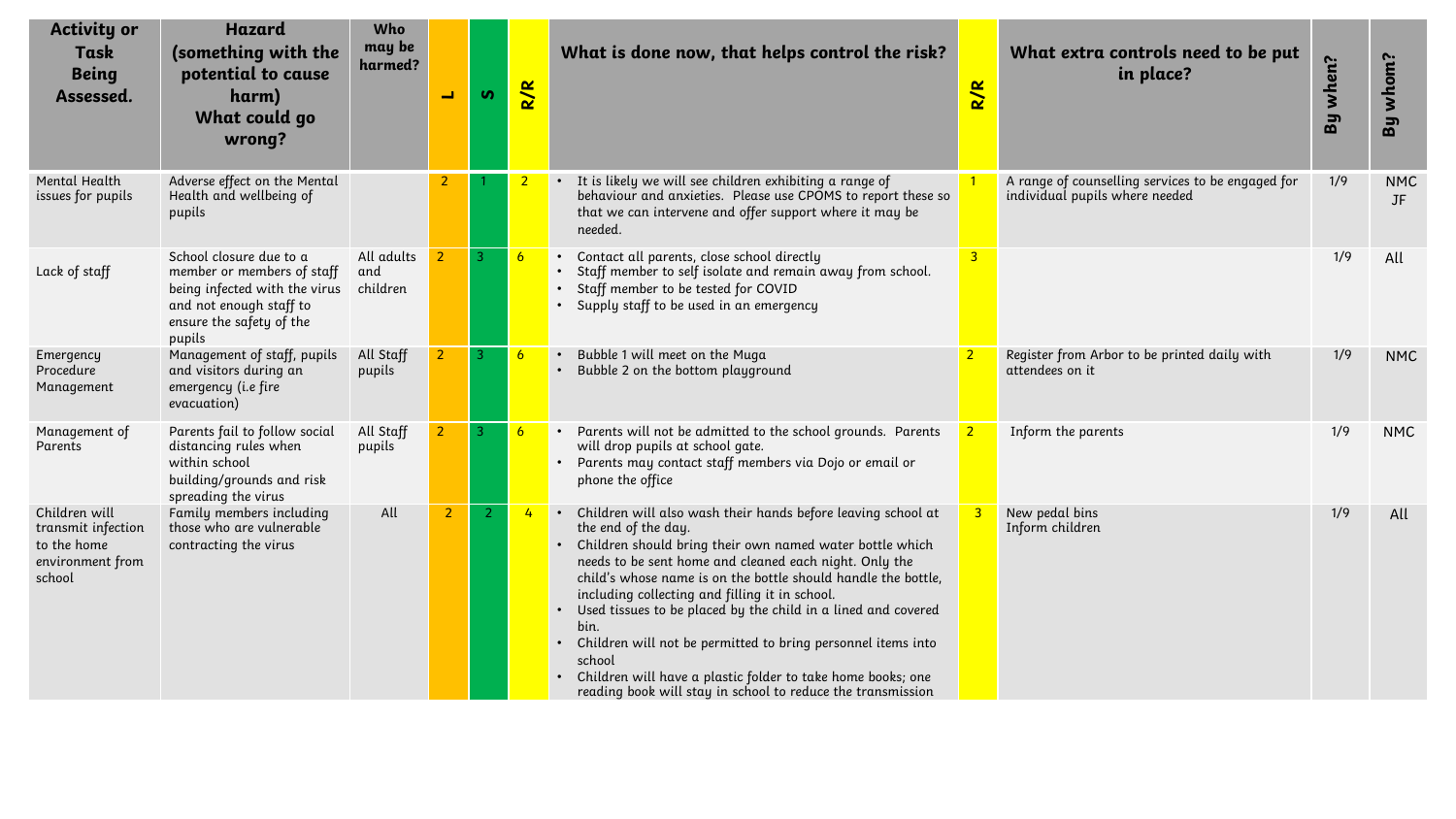| <b>Activity or</b><br>Task<br><b>Being</b><br>Assessed.                      | <b>Hazard</b><br>(something with the<br>potential to cause<br>harm)<br>What could go<br>wrong?                                      | Who<br>may be<br>harmed? | L. | <b>SV</b> | R/R | What is done now, that helps control the risk?                                                                                                                                                                                                                                                                                                                                                                                                                                                                                                                                                                                                                                                                                                                                                                                                                                                                      | <b>R/R</b> | What extra controls need to be put<br>in place?                                                            | By when? | whom?<br>Eg |
|------------------------------------------------------------------------------|-------------------------------------------------------------------------------------------------------------------------------------|--------------------------|----|-----------|-----|---------------------------------------------------------------------------------------------------------------------------------------------------------------------------------------------------------------------------------------------------------------------------------------------------------------------------------------------------------------------------------------------------------------------------------------------------------------------------------------------------------------------------------------------------------------------------------------------------------------------------------------------------------------------------------------------------------------------------------------------------------------------------------------------------------------------------------------------------------------------------------------------------------------------|------------|------------------------------------------------------------------------------------------------------------|----------|-------------|
| Infection may be<br>transmitted via<br>the physical<br>school<br>environment | Family members; staff<br>members contracting the<br>virus                                                                           | All                      |    |           |     | The school to be kept sterile and objects and surfaces<br>to be frequently wiped using the wipes provided by the<br>school.<br>Avoid bringing in any additional items from home into<br>the school environment unless these are absolutely<br>necessary and are appropriately treated before being<br>distributed<br>Children to have their own equipment provided and<br>remain with this equipment, for instance, laptops,<br>pens, books, glue. These need to be wiped frequently.<br>Children should work in as small groups as possible.<br>Children should work/play outside as often as this is<br>possible<br>If not outside children should be in small groups in<br>well ventilated areas seated in spaces with at least one<br>seated space in between them<br>Children should know to use only the designated<br>$\bullet$<br>toilets.<br>Children should be encouraged to observe social<br>distancing |            | Share the rules with the children<br>Embed cleaning routines                                               | 1/9      | All         |
| Curriculum                                                                   | Using external services<br>that potentially could<br>transmit the virus; areas<br>of the curriculum that<br>could pass on the virus | All                      |    | 2         |     | Swimming will not being going ahead at this time<br>$\bullet$<br>Singing will take place in small groups in the hall<br>PE will be no contact sports, and built upon stamina<br>skills. Each bubble will have their own equipment to<br>reduce transmission.<br>PE will be taking place outside and therefor the<br>weather needs to be closely monitored to ensure that<br>poor weather does not disrupt the PE curriculum.<br>At this time PE can not take place in the hall for Year<br>$\bullet$<br>2 upwards as there is not sufficient space to do this<br>safely                                                                                                                                                                                                                                                                                                                                             |            | Speak with Beccy about plans for music<br>going forward so that we can continue to<br>provide music safely | 1/9      | <b>NMC</b>  |